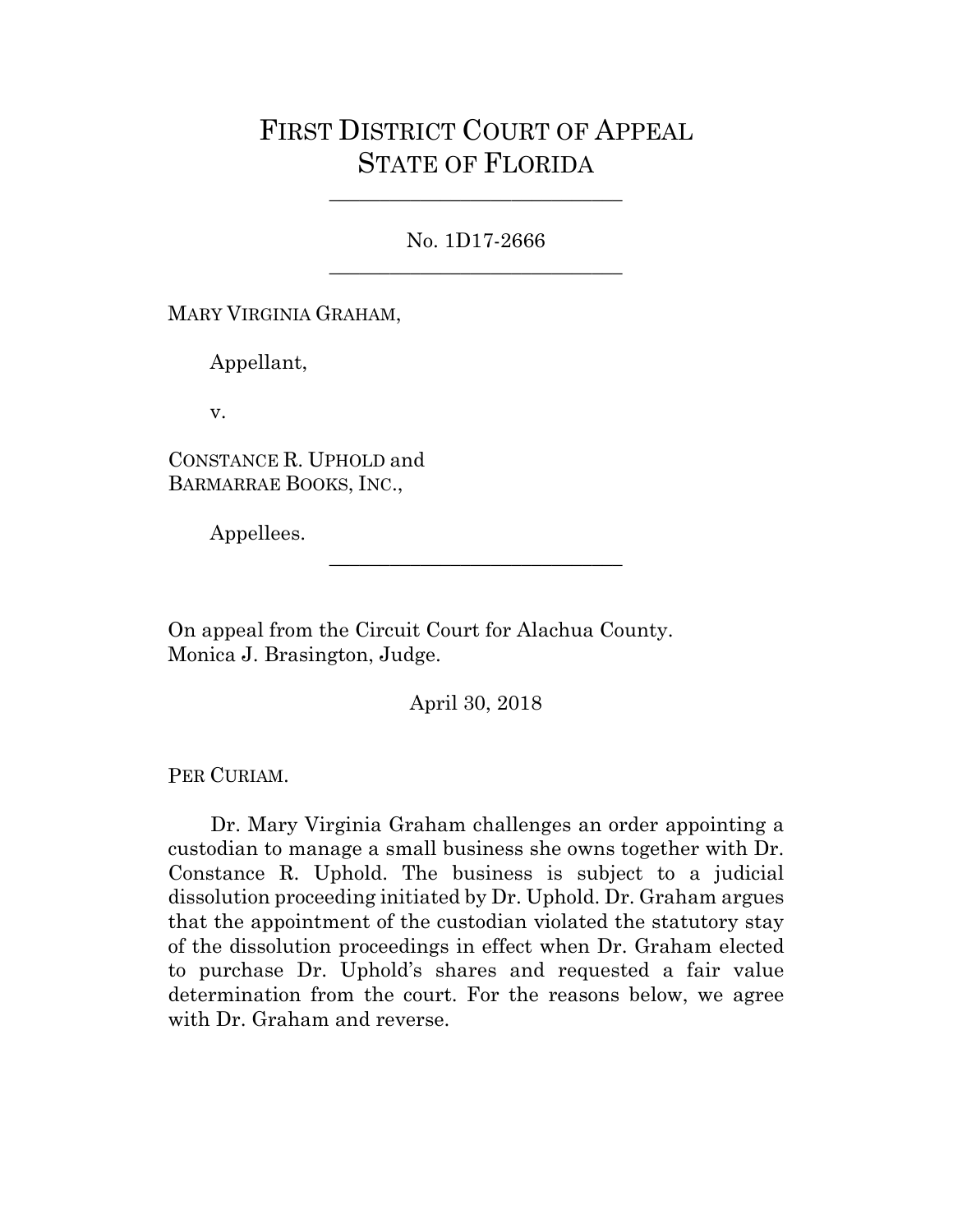## *Facts*

The story of Barmarrae Books, Inc. (BBI) is one of a business relationship gone wrong. Drs. Graham and Uphold each own fifty percent of the shares in BBI, a small corporation they formed to sell a medical textbook they co-wrote. In recent years, multiple conflicts between the two shareholders have destroyed what used to be a functional business relationship.

Dr. Uphold initiated these proceedings by filing a complaint for involuntary dissolution of BBI pursuant to section 607.1430(2), Florida Statutes (2016), as a result of continuing deadlock among the parties regarding BBI's operations and management. The complaint also included a claim for an equitable accounting regarding the copyright of the textbook.

Shortly after the dissolution action was initiated, Dr. Graham filed a notice under section 607.1436, Florida Statutes, electing to purchase all of Dr. Uphold's corporate shares in lieu of the dissolution. After the parties failed to agree on the fair value of Dr. Uphold's shares, Dr. Graham asked the court to make the determination pursuant to section 607.1436(4), which triggered a stay of the dissolution proceedings.

Approximately nine months later, Dr. Uphold moved under sections 607.1431(3) and 607.1432, Florida Statutes, for the court to appoint a custodian pendente lite "to preserve BBI's assets and to carry on and manage its business and affairs." Dr. Uphold alleged a series of improprieties and breaches of fiduciary duty by Dr. Graham that "jeopardize<sup>[]</sup> the current and ongoing value of BBI, and Dr. Uphold's equity interest in it." For example, Dr. Uphold alleged that Dr. Graham and her son had taken control of nearly all BBI's operations—preventing Dr. Uphold from carrying out her responsibilities as a corporate officer—and Dr. Uphold feared Dr. Graham would waste BBI's assets. Dr. Uphold also alleged that Dr. Graham had refused to participate in discovery, preventing Dr. Uphold from obtaining the information needed to argue her case at a hearing to determine the fair value of her shares.

Dr. Graham categorically denied Dr. Uphold's allegations of misconduct and also argued that the court lacked authority to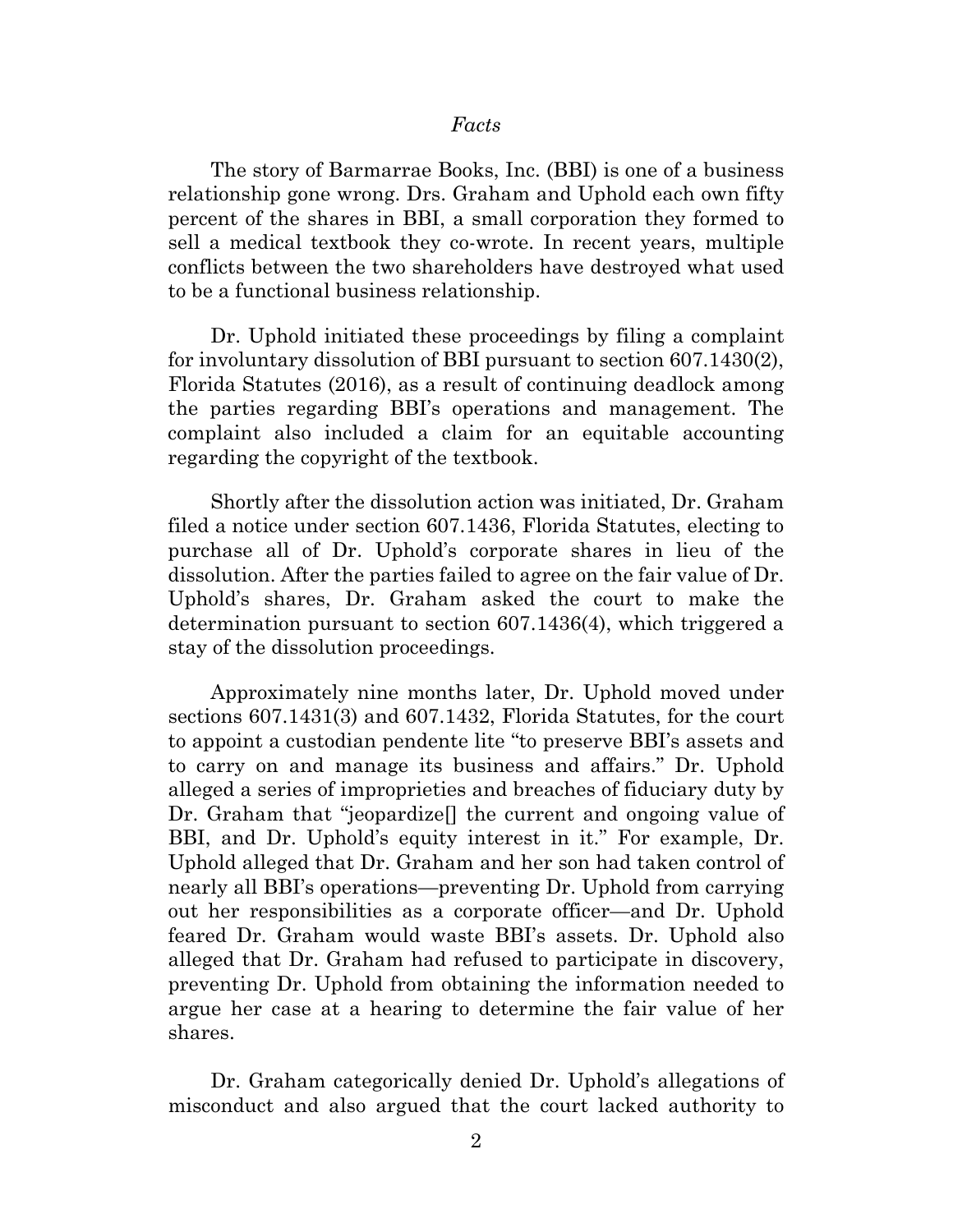appoint a custodian during the statutory stay of the dissolution proceedings in effect once the fair value determination was requested.

After an evidentiary hearing, the court entered an order granting Dr. Uphold's motion for a custodian. The court did not make any findings of misconduct, waste, or risk of future waste due to Dr. Graham's actions. Rather, the court found that Dr. Graham had refused to allow Dr. Uphold access to corporate records. The court explained,

Given the lack of transparency and the withholding of information between the members of the corporation, it is virtually impossible for the Court to determine whether a custodian is *necessary* to manage the business and affairs of the corporation. However, the Court has both statutory and inherent authority to exercise its discretion to appoint a custodian, if appropriate. In this case, the Court finds it appropriate and to be in the best interest of the corporation and its members.

The court appointed a custodian "to serve as a neutral overseer for the company and to insure that the corporation has its legal obligations met." The court further provided that the custodian "shall exercise all powers of the corporation and shall have exclusive authority to manage the affairs of the corporation in the best interests of the corporation's shareholders and creditors." The order recognized that the dissolution proceedings were stayed under section 607.1436(4) but rejected the stay as precluding a custodian's appointment, stating that "other causes/actions of the case are not stayed and proceed as usual."

This appeal followed.

## *Analysis*

Whether the trial court could appoint a custodian during the statutory stay is a pure question of law. Questions of law are reviewed de novo. *Jackson-Shaw Co. v. Jacksonville Aviation Auth.*, 8 So. 3d 1076, 1085 (Fla. 2008). Whether the court otherwise properly entered the custodianship order is reviewed for an abuse of discretion. *See Plaza v. Plaza*, 78 So. 3d 4, 6 (Fla. 3d DCA 2011).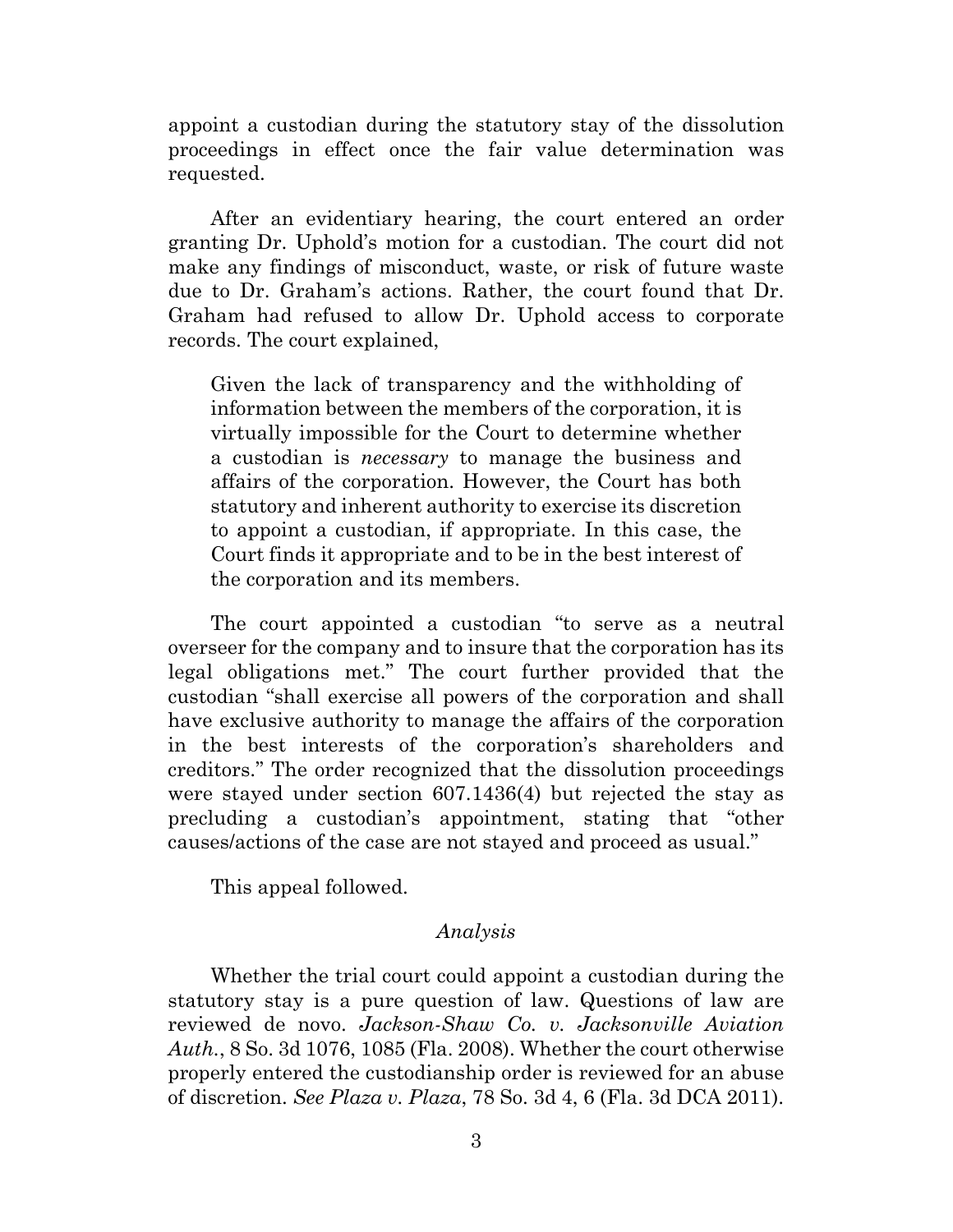A corporate shareholder may petition for judicial dissolution of a corporation based on the limited grounds set forth in section 607.1430, Florida Statutes. As an alternative to the so-called "corporate divorce," one or more shareholders may elect to purchase the shares of the complaining shareholder at the fair value of the shares. § 607.1436(1), Fla. Stat. Once made, the buyout election is "irrevocable unless the court determines that it is equitable to set aside or modify the election." *Id.* The buyout election also prevents the petitioning shareholder from discontinuing or settling the dissolution action, or selling or otherwise disposing of his or her shares, unless the court determines that it would be equitable for the corporation and the other shareholders to do so. § 607.1436(2), Fla. Stat.

After a buyout election, the parties have sixty days to reach an agreement on the fair value of the petitioning shareholder's shares and the terms of purchase. § 607.1436(3), Fla. Stat. If the parties are able to reach an agreement within that time period, the court must direct the purchase of the shares consistent with the parties' agreement. *Id.* If the parties are unable to agree,

the court, upon application of any party, shall stay the s. 607.1430 proceedings and determine the fair value of the petitioner's shares as of the day before the date on which the petition under s. 607.1430 was filed or as of such other date as the court deems appropriate under the circumstances.

§ 607.1436(4), Fla. Stat. After the court determines the fair value of the shares, the court must direct the sale of the shares to the shareholder(s) electing to purchase the petitioning shareholder's shares and dismiss the petition to dissolve the corporation. § 607.1436(5)-(6), Fla. Stat.

In this case, the parties do not dispute that a statutory stay of the dissolution proceedings was triggered upon Dr. Graham's request for the court to determine the fair value of Dr. Uphold's shares. And rightly so, as the language of section 607.1436(4) clearly provides that a stay of the "s. 607.1430 proceedings" is mandatory in that situation. *See State v. Burris*, 875 So. 2d 408, 410 (Fla. 2004) ("When a statute is clear, courts will not look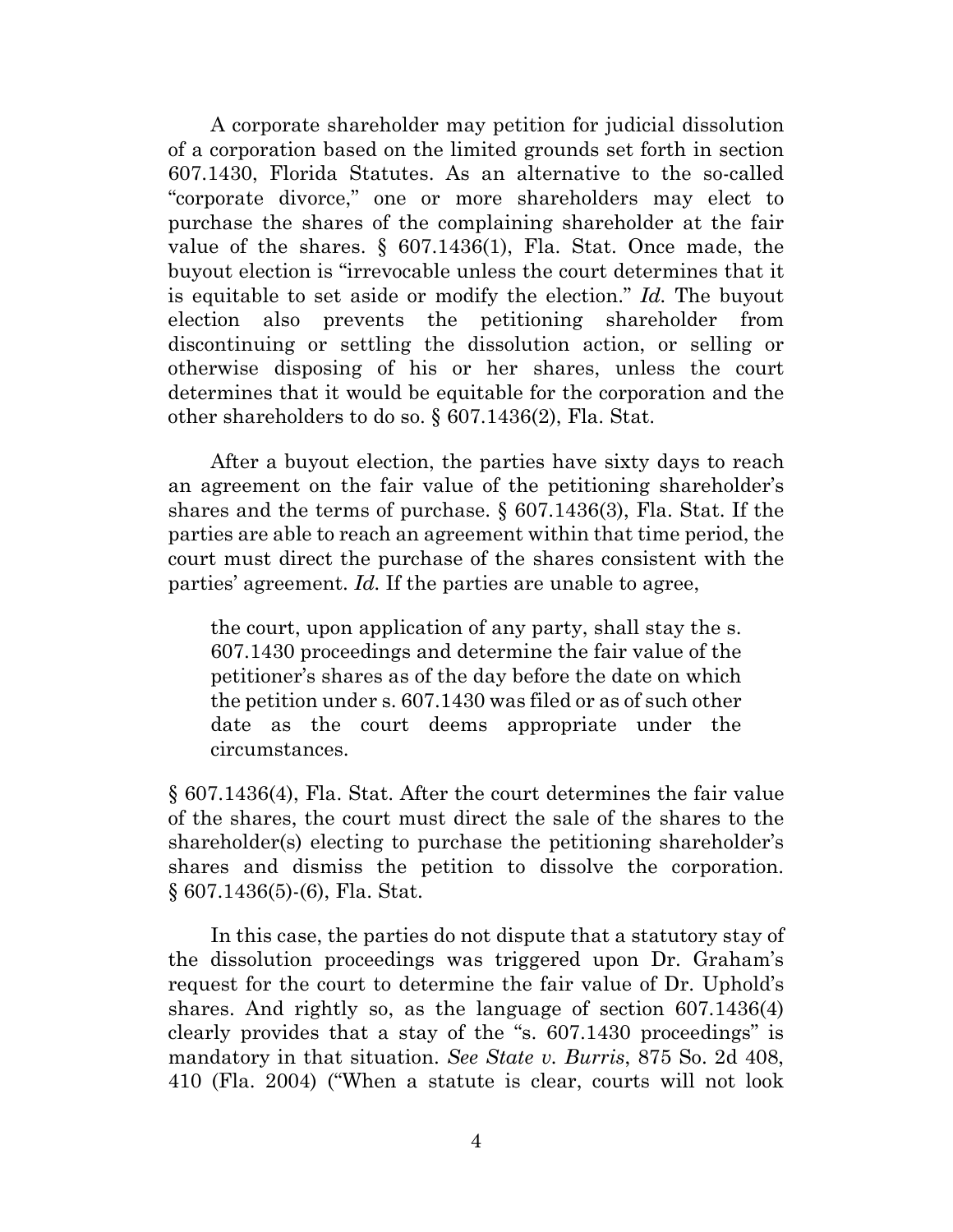behind the statute's plain language for legislative intent or resort to rules of statutory construction to ascertain intent.").

The parties disagree on whether the court could nonetheless appoint a custodian pendente lite with the stay in effect. Dr. Uphold contends the statutory stay does not operate to halt all proceedings brought to dissolve a corporation because the court is required to take further action in the same proceedings to achieve the alternative end of a buyout on terms to be determined by the court. Yet Dr. Uphold sought a custodianship "to preserve BBI's assets and to carry on and manage its business and affairs" under sections 607.1431(3) and 607.1432. Similarly, the trial court relied on its authority under section 607.1432 to appoint the custodian. While these sections allow a court to appoint a custodian to take possession of a corporation and manage it under the court's authority, they do so only in the context of *judicial dissolution proceedings.* Because the dissolution proceedings were required by statute to be stayed at the time Dr. Uphold moved for the appointment of a custodian, the court did not have the authority under either section 607.1431(3) or section 607.1432 to make the appointment.

Dr. Uphold also contends that even if the court did not have statutory authority to appoint a custodian during the stay, it had inherent authority to do so in connection with the fair value determination or "any other pending counts." Analogizing the appointment of a custodian to the appointment of a receiver, Dr. Uphold relies on cases involving equitable receiverships and argues that, generally, a receiver is appropriate to protect interested parties against a risk of loss. *See Apalachicola N. R. Co. v. Sommers*, 85 So. 361, 362 (1920) ("The cases in which receivers will be appointed are ordinarily limited to those in which it appears that the appointment is necessary, either to prevent fraud or to save the property from injury or threatened loss or destruction.").

The appointment of a receiver "is a rare and extraordinary remedy." *Plaza*, 78 So. 3d at 6; *see also Electro Mech. Prods., Inc. v. Borona*, 324 So. 2d 638, 639 (Fla. 3d DCA 1976) ("The appointment of a receiver is a drastic matter in that it constitutes a taking of property and, therefore, should not be used by the